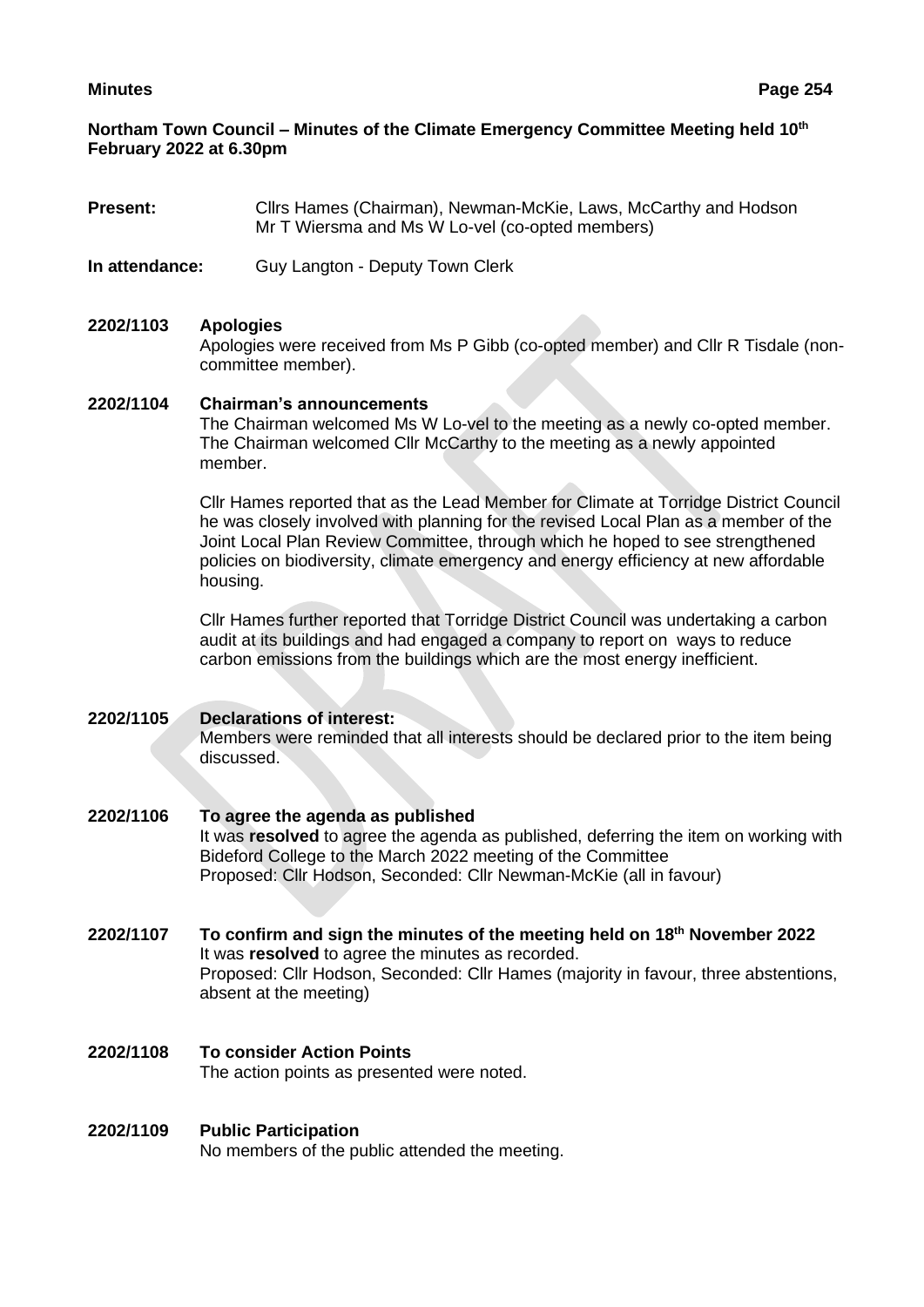# **2202/1110 To consider amendments to the Draft Climate Action Plan.**

The Committee discussed the current draft and changes that could be made to improve its readability and presentation for members of the Council and public alike.

#### **Action points (to be carried out by Cllr Hames or others as appropriate):**

- **Include up to Coastal Change Management Area (CCMA) Technical Evidence and maps as appropriate.**
- **Include graphs as provided by Mr T Wiersma, referenced as appropriate.**
- **To update the references for any facts stated.**
- **To include the project to install solar panels on Northam Hall roof, battery storage and charging point to supply EV vehicles and battery powered machinery.**
- **Include refence to the Energy 361 carbon audit, which had been undertaken since this current draft had been written.**
- **Include reference to, and the Council's support of, the Barnstaple, Bideford and Northam Local Cycling and Walking Infrastructure Plan (LCWIP).**
- **Include reference to requests for developers to include sustainable travel links in their Section 106 contributions and to locate developments near to existing settlements to avoid car dependency.**
- **Include an 'executive summary' as part of the introductory section on Aims and Visions.**
- **Include a section of the achievements of the Council to date, as part of introduction and completed actions.**
- **Consider the branding of the Action Plan, preparing a pared down version for circulation to schools.**
- **Include details of the work undertaken in an appropriate Council newsletter and on information boards at the May Fair on 30th April 2022 and on the Council's dedicated webpage.**

It was **resolved** to request the final revised version be presented to the March 2022 meeting of Full Council, accompanied by a presentation from Mr T Wiersma as a member of this Committee.

Proposed: Cllr Hodson, Seconded: Cllr Hames (all in favour)

#### **2202/1111 To confirm the decision to meet virtually with representatives of the student body at Bideford College.**

It was agreed to defer this item to the March 2022 meeting of this Committee.

## **2202/1112 To receive an update on EV charging in the Northam Town area.**

The Committee received an update from Cllr Hames, who reported that the Property Officer at Torridge District Council was still investigating the installation of a suitable charging unit at Wilkie's Field in Westward Ho!

#### **2202/1113 To receive an update on Footpath Guides for the Northam area.**

Cllr Laws volunteered to walk some of the paths start to draft a guide. It was noted that a member of the Westward Ho! community leads walks on a voluntary basis and they may be willing to assist the Council in this work.

It was **resolved** to make contact with the Westward Ho! resident to discuss working together on the matter.

Proposed: Cllr Hodson, Seconded Cllr Hames (all in favour)

**Action point: Deputy Town Clerk to make contact with the resident.**